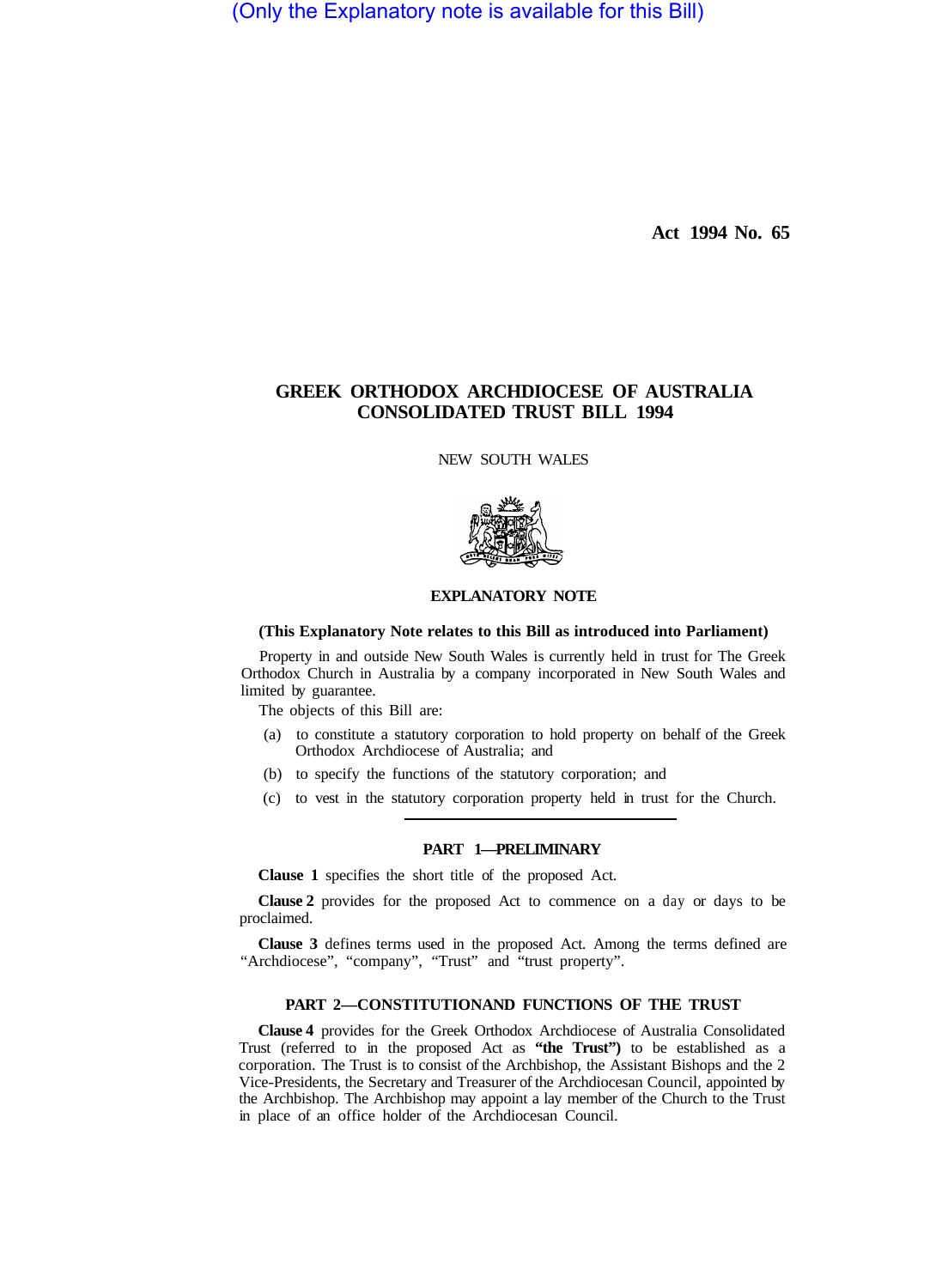*Greek Orthodox Archdiocese of Australia Consolidated Trust 1994 [Act 1994 No. 65]* 

**Clause 5** constitutes an Advisory Council, the function of which is to advise the Trust.

**Clauses 6–9** regulate the procedure of the Trust.

**Clause 10** specifies the functions of the Trust. These include:

(a) buying, holding and selling Church property; and

- (b) acquiring property by gift or by devise or bequest; and
- (c) borrowing money for the purposes of the Church, Archdiocese or the Holy Patriarchate in Constantinople (Istanbul).

**Clause 11** enables the Trust to make by-laws for certain purposes.

**Clause 12** empowers the Trust to delegate its functions to any trustee or to any other person or body prescribed by the by-laws.

**Clause 13** enables the Trust to hold property alone or jointly.

**Clause 14** provides for the investment of funds by the Trust.

**Clause 15** empowers the Trust to invest, as one fund, money held for different purposes.

**Clause 16** enables the Trust to make arrangements with a church of another denomination concerning the use of trust property.

**Clause 17** enables the Trust to vary the terms of a trust if it has become impossible or inexpedient to carry out those terms.

**Clause 18** enables the Trust to be the executor or administrator of an estate in which the Church has a beneficial interest. The clause also enables the Trust to accept appointment as trustee of property held for the Church's benefit.

**Clause 19** authorises the Trust to act on behalf of the Church in settling the compensation payable in the event that any trust property is compulsorily acquired.

#### **PART 3—VESTING OF PROPERTY IN THE TRUST**

**Clause 20** provides for the vesting in the Trust of property currently held in trust for the Church.

**Clause 21** provides for the vesting in the Trust of property given to, or receivable or recoverable by, the Church or the company in the future.

#### **PART 4-MISCELLANEOUSMATTERS**

**Clause 22** provides for the use and custody of the seal of the Trust.

**Clause 23** provides for the execution on behalf of the Trust of deeds and instruments required by law to be in writing and for the entering into of oral contracts on its behalf.

**Clause 24** enables the Trust to appoint an agent to execute documents on its behalf.

**Clause 25** enables the Trust to certify that it holds property in trust for the Church.